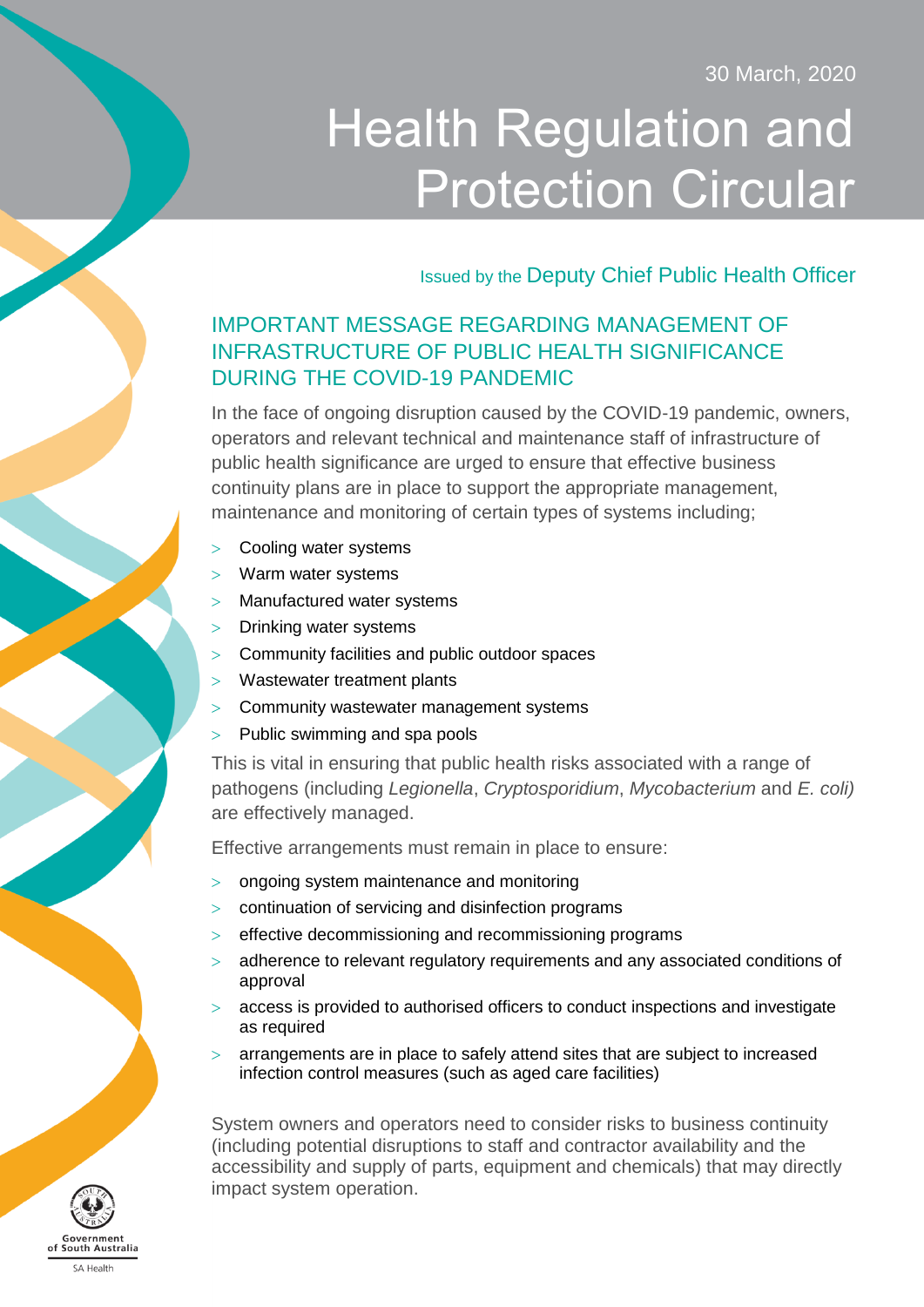#### Manufactured water systems

*Legionella* bacteria can cause cases and outbreaks of serious respiratory disease. Therefore, cooling water systems and warm water systems must be maintained in accordance with the South Australian Public Health (Legionella) Regulations 2013. Although not subject to specific regulation, other drinking/potable water systems and devices such as chilled/boiled water units and ice machines also have the potential to become colonised with *Legionella*. Owners and operators of these systems have a duty to ensure that associated risks are effectively managed, particularly where these systems are available to vulnerable populations (such as those in hospitals and health and aged care facilities). Any systems that are decommissioned or placed into standby for extended periods must be recommissioned as per the relevant regulatory requirements (or in accordance with best practice protocols).

For further information; please visit [Legionella regulations and guidelines](https://www.sahealth.sa.gov.au/wps/wcm/connect/Public+Content/SA+Health+Internet/Protecting+public+health/Water+quality/Legionella+regulations+and+guidelines) [enHealth Guidelines for Legionella Control](https://www1.health.gov.au/internet/main/publishing.nsf/content/A12B57E41EC9F326CA257BF0001F9E7D/$File/Guidelines-Legionella-control.pdf)

# Public swimming and spa pools

Public pools are included in the range of community services and facilities that have been impacted by government restrictions on non-essential gatherings. Owners of public swimming and spa pools must ensure that they remain informed of any emergency declarations or directions and respond accordingly.

If not properly managed, public swimming and spa pools can provide ideal conditions for the growth of a number of different disease-causing microorganisms. Therefore, owners and operators of public swimming pools and spa pools must maintain them in accordance with the South Australian Public Health (General) Regulations 2013 at all times when they are open to the public.

If a public pool is shut for an extended period, the owner must ensure that compliance is achieved with all regulatory requirements before the pool is reopened to the public. If a spa pool is to be closed for an extended period it is recommended that it is completely thoroughly cleaned and completely drained of water to prevent the growth of *Legionella* in pipework.

For further information; please visit

Public Swimming [and Spa Pool Regulations](https://www.sahealth.sa.gov.au/wps/wcm/connect/public+content/sa+health+internet/protecting+public+health/water+quality/swimming+pools+and+recreational+waters/public+swimming+pools+and+spa+pools)

# Wastewater Management Systems

Community wastewater management systems and wastewater treatment plants provide essential sewerage services for townships where SA Water infrastructure is not available. These systems provide for the collection and management of wastewater generated in these communities.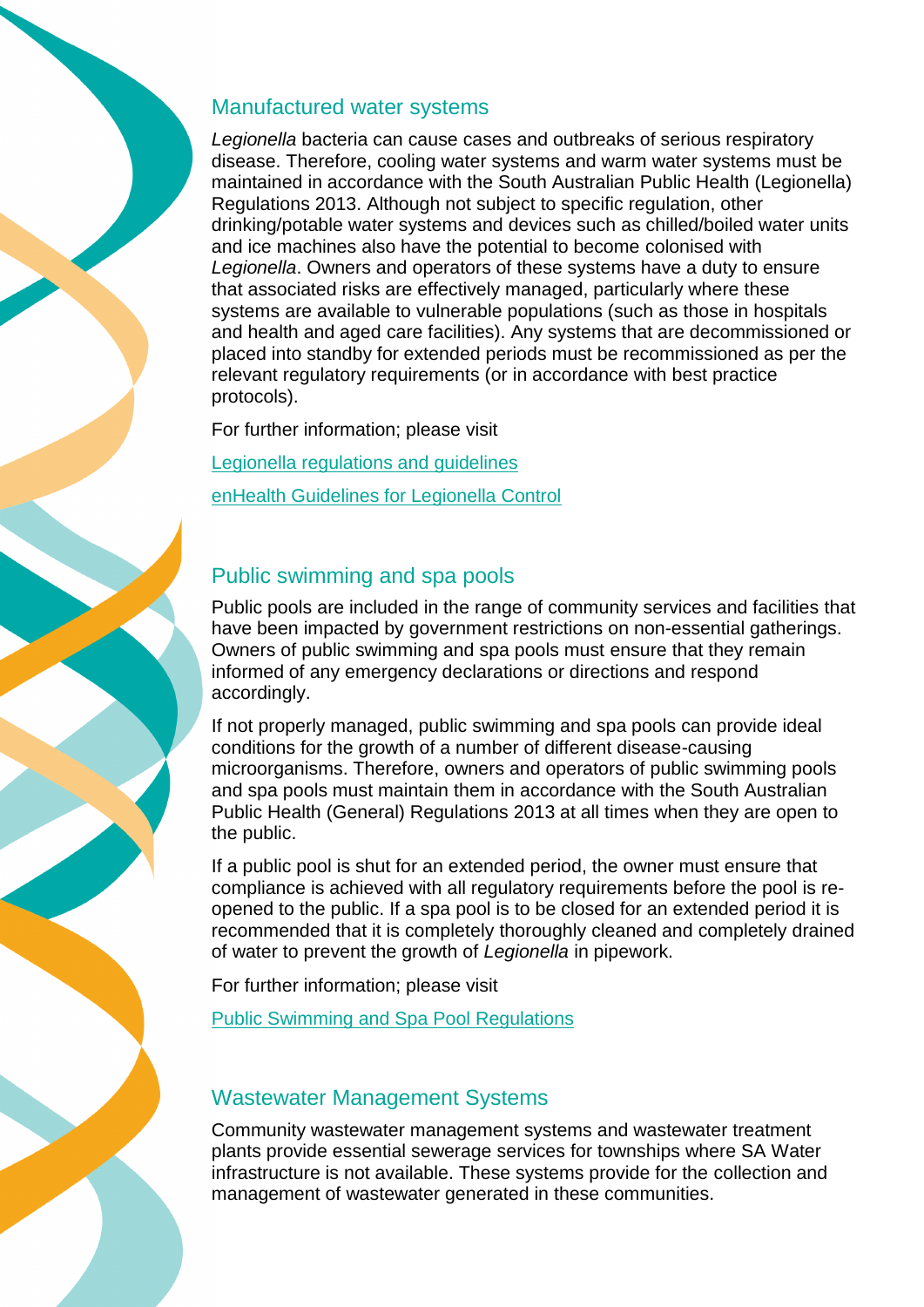Wastewater systems require an approval through SA Health under the South Australian Public Health (Wastewater) Regulations 2013. Operators must ensure that wastewater systems are operated, maintained and monitored in accordance with the conditions of their approval to ensure the ongoing protection of public health. Risk Management Plans for recycled water supply and re-use are required as part of the approval. Operators and end-users must ensure that their Risk Management Plans for recycled water supply and re-use are up-to-date and are being implemented.

Operators are reminded that they must continue to notify SA Health of wastewater incidents in accordance with their system approvals and emergency incident protocols.

For further information; please visit

[Wastewater legislation and Codes](https://www.sahealth.sa.gov.au/wps/wcm/connect/public+content/sa+health+internet/protecting+public+health/water+quality/wastewater) 

#### Drinking water

Well managed and maintained drinking water systems provide an essential service for the communities that they serve. These systems should be managed in accordance with their approved risk management plans. Monitoring needs to be undertaken and incidents reported to SA Health in accordance with the approved plan. If difficulties arise in sample transport or laboratory availability these should be raised with SA Health.

For further information; please visit

[Safe Drinking Water legislation and Regulations](https://www.sahealth.sa.gov.au/wps/wcm/connect/public+content/sa+health+internet/protecting+public+health/water+quality/providing+safe+drinking+water)

#### Community facilities and public outdoor spaces

Owners of community facilities and public outdoor spaces must ensure that they comply with government directives in relation to non-essential gatherings. Where certain facilities are permitted to operate, cleaning programs must be maintained. High touch surfaces (such as drinking water fountains) should be regularly cleaned and disinfected. Signage to promote good personal hygiene may be considered.